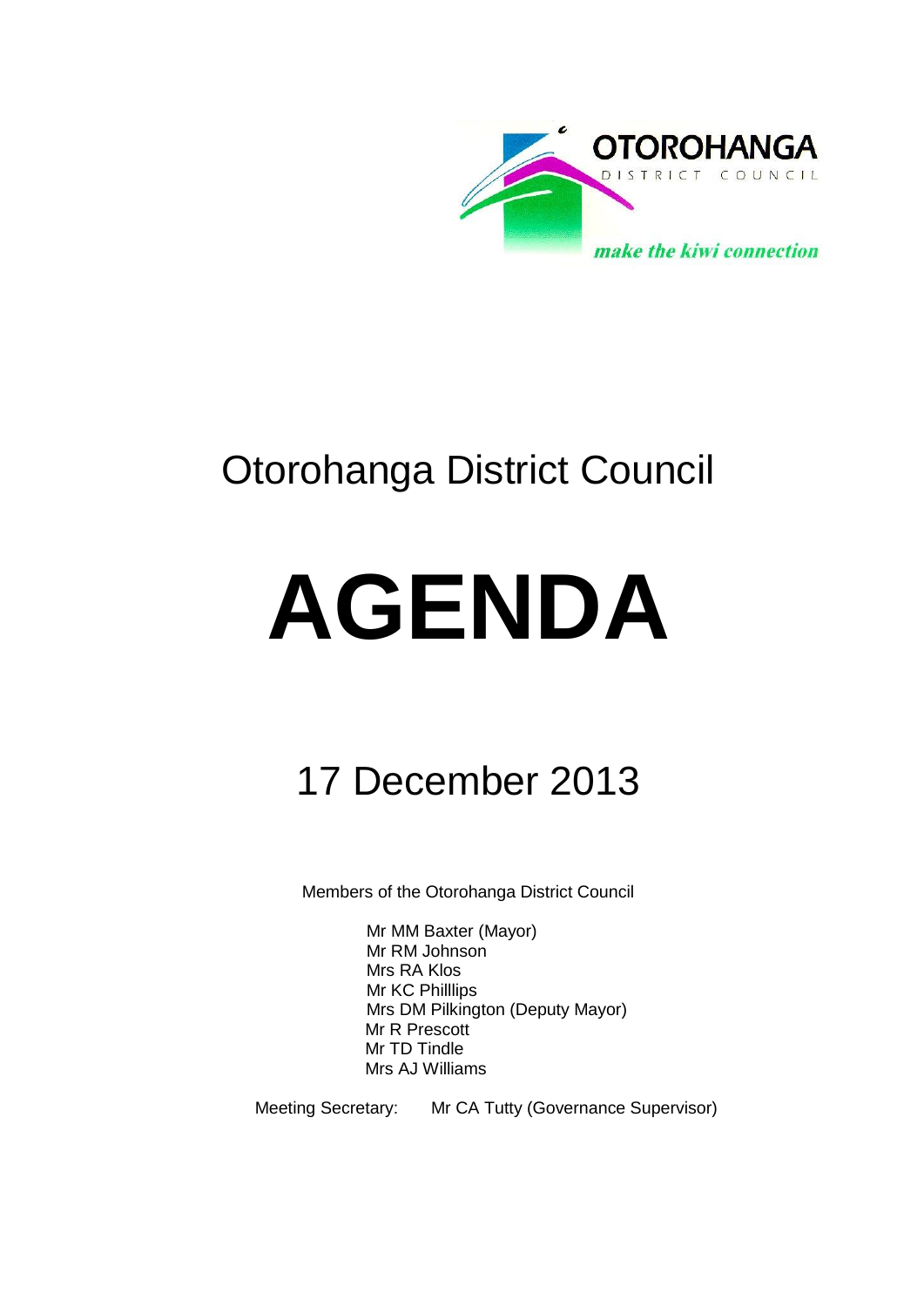#### **OTOROHANGA DISTRICT COUNCIL**

17 December 2013

Notice is hereby given that an ordinary meeting of the Otorohanga District Council will be held in the Council Chambers, Maniapoto St, Otorohanga on Tuesday 17 December 2013 commencing at **12.30pm**.

6 December 2013

#### **DC Clibbery CHIEF EXECUTIVE**

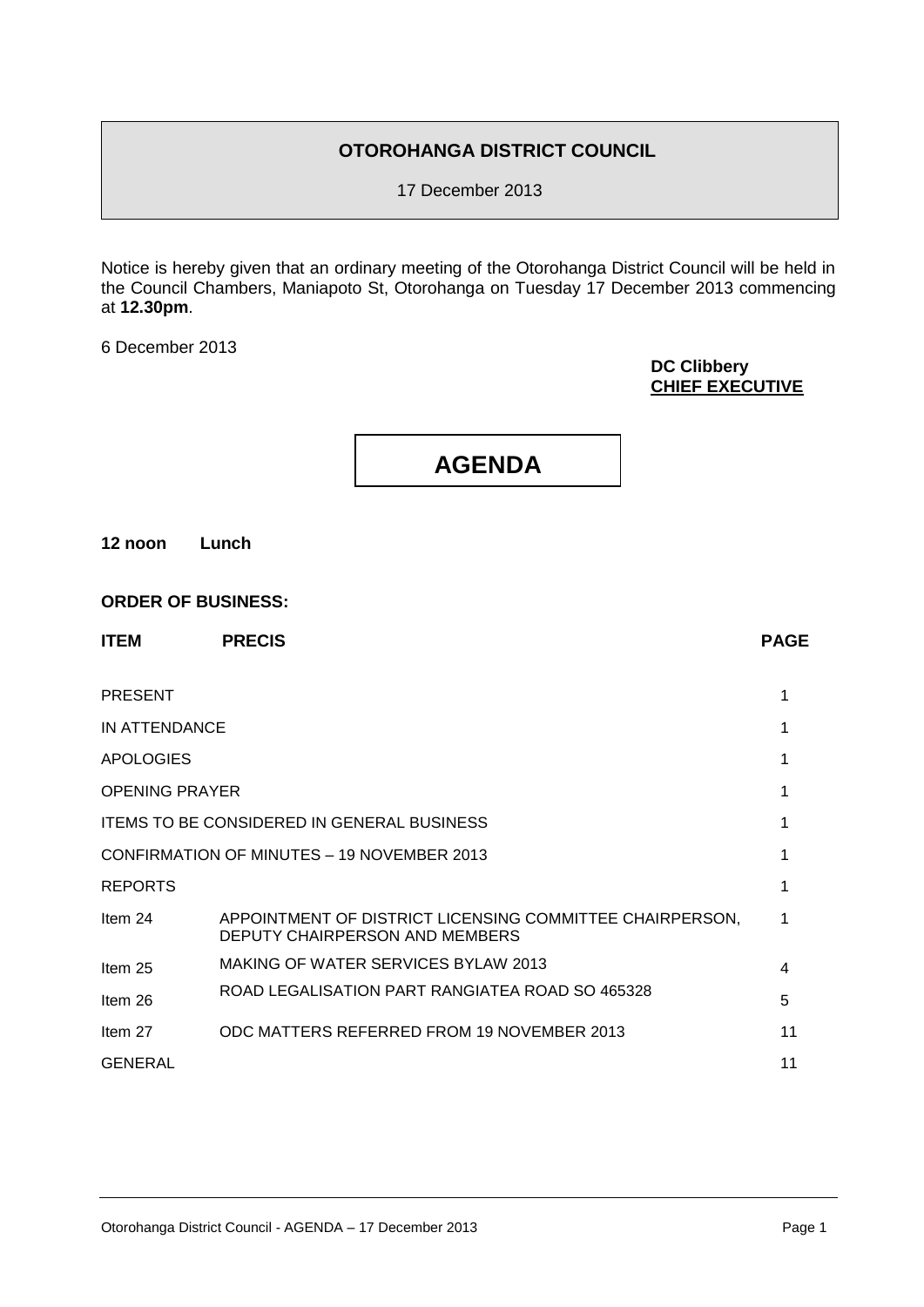#### **PRESENT**

**IN ATTENDANCE**

**APOLOGIES**

**OPENING PRAYER**

#### **ITEMS TO BE CONSIDERED IN GENERAL BUSINESS**

**CONFIRMATION OF MINUTES – 19 NOVEMBER 2013**

**REPORTS**

**Item 24 APPOINTMENT OF DISTRICT LICENSING COMMITTEE CHAIRPERSON, DEPUTY CHAIRPERSON AND MEMBERS**

**To: His Worship the Mayor & Councillors Otorohanga District Council**

**From: Environmental Services Manager**

**Date: 17 December 2013**

#### **Relevant Community Outcomes**

- The Otorohanga District is a safe place to live
- Ensure services and facilities meet the needs of the Community

#### **Executive Summary**

Council is required to appoint a District Licensing Committee (Chairperson, Deputy Chairperson and members) pursuant to section 186 of the Sale and Supply of Alcohol Act 2012 and to allow that committee to begin hearing and determining licence and certificate applications when the Act comes in to force on 18 December 2013*.* 

#### **Staff Recommendation**

It is recommended:

- a. That the report by the Environmental Services Manager be received;
- b. That the following persons be approved as members of the Otorohanga District Licensing Committee members list for a period of three years pursuant to section 192 of the Sale and Supply of Alcohol Act 2013
	- i. Ross Murphy
	- ii. Brett McEwan
	- iii. Patsi Davis
	- iv. Michael Cameron
- c. That Councillor Johnson be appointed as the Deputy Chairperson of the Otorohanga District Licensing Committee for a period of three years pursuant to section 189(3) of the Sale and Supply of Alcohol Act 2013;
- d. That Council recommend to the Chief Executive that Diane Sharpe be appointed as Commissioner to Chair the Otorohanga District Licensing Committee for a period of three years pursuant to section 193 of the Sale and Supply of Alcohol Act 2012;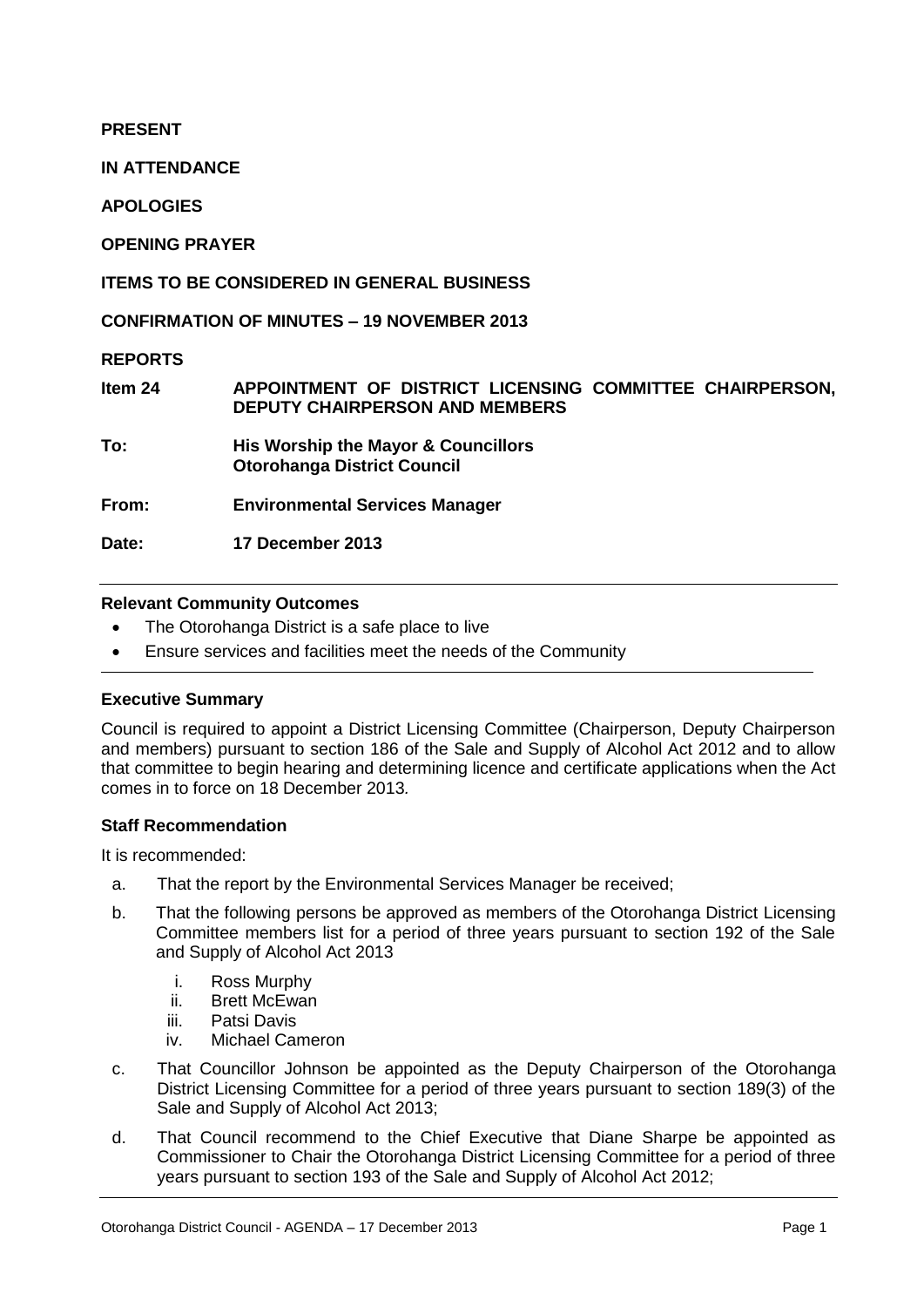e. That authority be delegated to the Otorohanga District Licensing Committee Chairperson and Secretary to select members from this list for the Otorohanga District Licensing Committee as and when required.

#### **Report Discussion**

On the 18 December 2013 the Sale and Supply of Alcohol Act will replace the current Sale of Liquor Act 1989.

One of the most significant changes is that the District Licensing Agency (which is currently the Council should it convene to consider a matter under the Sale of Liquor Act 1989), will cease to exist, and will need to be replaced by a District Licensing Committee effective from that date.

Council has previously discussed at its meeting of 12 March 2013 the issue of forming a Committee for Otorohanga District, and made a recommendation to work collaboratively with Waipa and Waitomo District Councils to develop a list of approved persons to sit on the District Licensing Committee. Later in August 2013 during discussions on the Draft Alcohol Policy it was recognised that an arrangement whereby the three Councils pooled committee members was the most effective model and a decision was made to participate in a joint advertisement for committee members.

A District Licensing Committee (DLC) is formed of three members. The Chairperson can either be an elected councillor appointed by Council, or Council can recommend to the Chief Executive that a Commissioner be appointed as Chairperson.

An elected Councillor can in either case be appointed as a Deputy Chairperson who sits as the second member of the DLC, and relieves for the Chairperson/Commissioner when required, and in all other instances acts as a member only.

The third member is appointed to the DLC from a list of approved members who meet the criteria set in section 192 of the new Act. A list of suitable members shall be approved by Council for this purpose, and can be appointed to the committee as and when required. The DLC has a quorum of three for all hearings and meetings, except in cases where there are no objections to an application. In these cases the Chair can sit alone.

Otorohanga District Council joined with Waitomo, Waipa, Waikato and Hamilton Councils with a joint call for expressions of interest that appeared in all major and local Waikato newspapers in September 2013. As a result 28 expressions of interest for the combined Waipa, Otorohanga and Waitomo DLC were received. These have been reviewed by staff, and those applicants assessed as meeting the minimum requirements as set by the Act have been interviewed by a joint panel representing the Councils.

#### **Role of the District Licensing Committee**

On the 18 December 2013 the Sale and Supply of Alcohol Act will replace the current Sale of Liquor Act 1989.

One of the most significant changes is that the District Licensing Agency, which was formally Council's Regulatory Committee by delegation from Council, will cease to operate, and will need to be replaced by a District Licensing Committee effective from that date. If a DLC is not operational, Council will not be able to perform its duties under the Act and there will be no ability to issue or renew liquor licenses and managers certificates in the District.

The objectives of the new Act focus on the reduction of alcohol related harm, and by allowing the development of Local Alcohol Policies and by requiring the formation of District Licensing Committees the government has clearly signalled a desire for local communities to be involved in the decisions around alcohol sale and supply in their Districts.

DLC's will hear all applications, including those with opposition, with only enforcement applications (applications by Police and Inspectors to suspend or cancel licenses) and appeals of DLC decisions still going to the Alcohol Regulatory and Licensing Authority. DLC's are effectively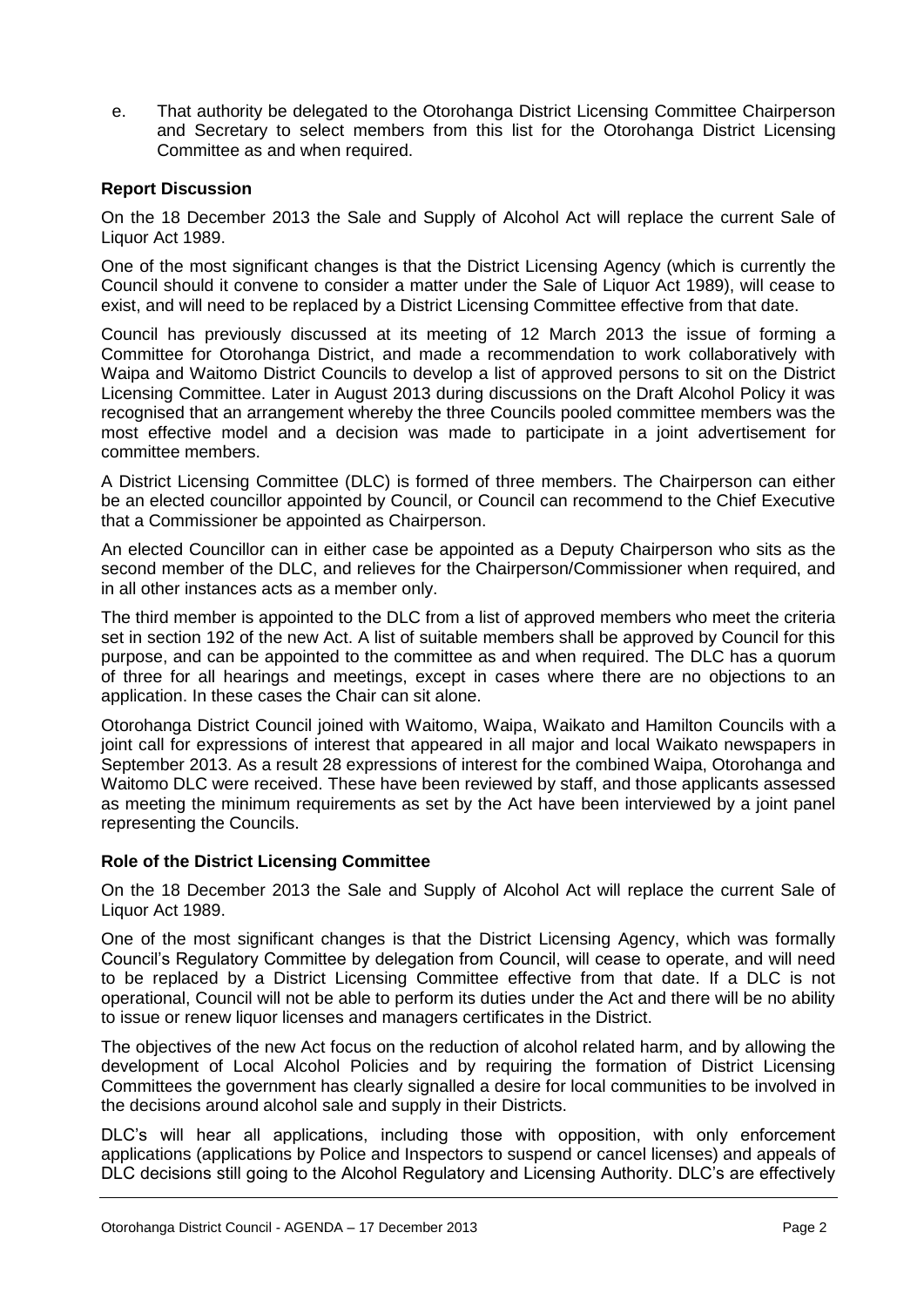Commissions of Enquiry, able to require attendance of witnesses and the presentation of documents as required, and will hear all applications and reports from reporting agencies. The Act is clear that member of DLC's must have experience in matters related to alcohol licensing, and that Chairpersons or Commissioners must have good standing in the community and sufficient skills and knowledge to manage hearings.

#### **The Selection Process**

It was immediately clear to staff that the process of identifying persons who met the Act's criteria of having experience related to licencing, but who were not in the industry or subject to any other type of bias may not be straight-forward, and that every Council was in a position of having to do that on a similar timeframe.

The joint advertisement calling for expressions of interest in DLC membership for Waikato Councils appeared in the *Waikato Times*, *Te Awamutu Courier* and the *Waitomo News*, as well as other local newspapers across the Waikato. It was advertised on Council websites, and other on-line sources. As a result 28 expressions of interest were received from persons interested in either the position of Commissioner/Chair of the DLC or as a member of the committee.

Staff representatives from Waipa, Otorohanga and Waitomo met on 15 October 2013 to review the expressions of interest. Those applicants that all three Councils agreed did not meet the criteria or would not be likely to be considered for other reasons (such as distance) were jointly notified their expressions were not proceeding on 17 October 2013.

Those who it was agreed met the criteria were jointly interviewed on 7 November 2013 by a panel comprising the delegated District Licensing Agency Secretaries from Waitomo, Waipa and Otorohanga Districts and an independent HR advisor.

As a result, the three Districts have opted to recommend the appointment of the same Commissioner, and the same list of approved members, with the exception of Councillors appointed as deputy chairpersons.

While Council has incurred some costs through this process, these have been largely shared by the joint approach to advertising and other processes with other Councils. It is the Government's intention that the full costs of running District Licensing Committees, including payments to members, and administrative support, will be covered by the new risk-based fees which are to be set by regulation. These are also designed to cover the monitoring and enforcement functions undertaken by inspectors employed by Council.

The formation of the DLC links with the Local Alcohol Policy that has been provisionally approved by Council and will be advertised in the New Year. The DLC will assess licence applications against the new policy. From a procedural standpoint changes will also be required to the delegations register which is not uncommon with the introduction of new legislation.

#### **AR Loe ENVIRONMENTAL SERVICES MANAGER**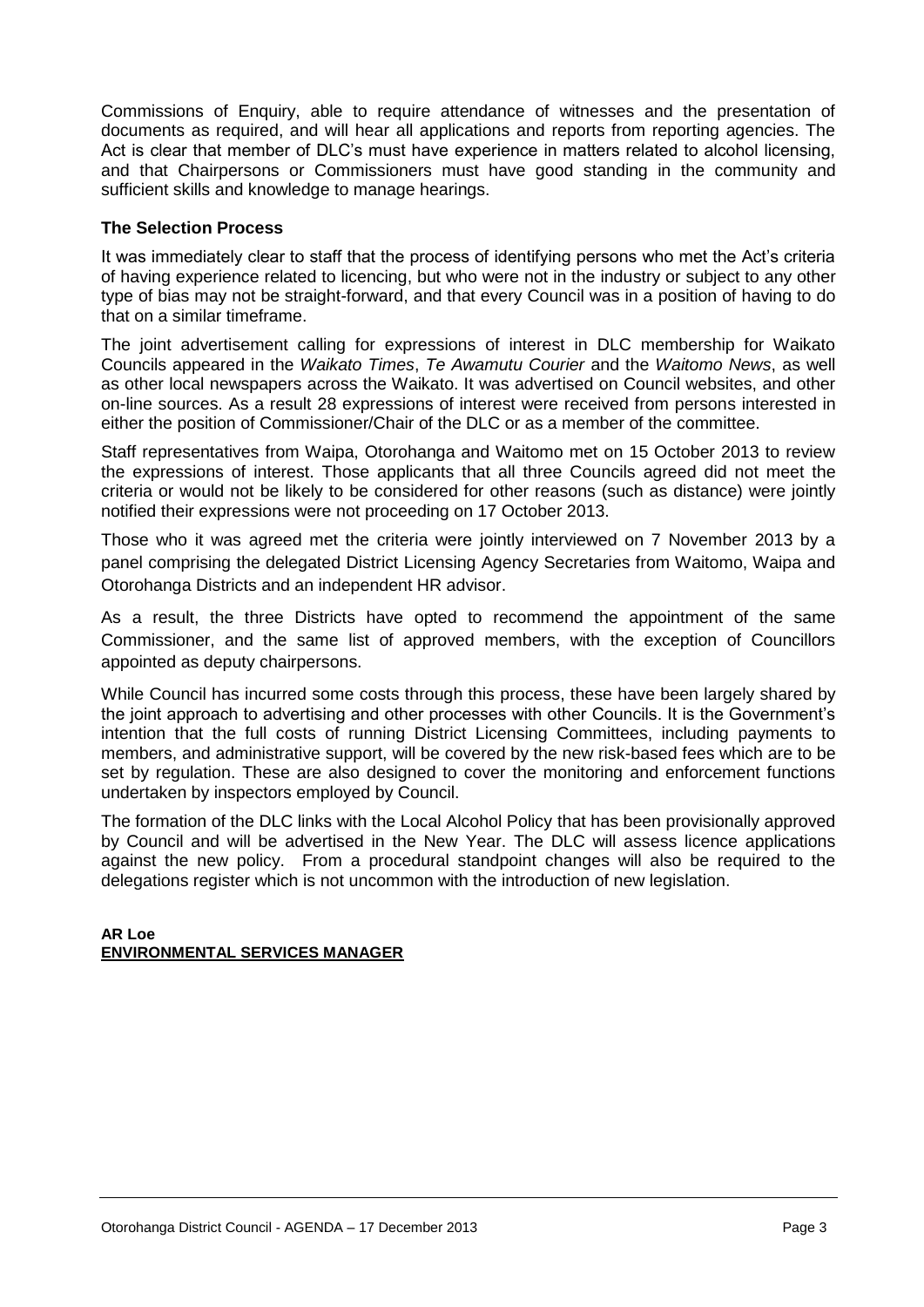**Item 25 MAKING OF WATER SERVICES BYLAW 2013**

**To: His Worship the Mayor & Councillors Otorohanga District Council**

**From: Engineering Manager**

**Date: 17 December 2013**

#### **Relevant Community Outcomes**

- The Otorohanga District is a safe place to live
- Ensure services and facilities meet the needs of the Community

#### **Executive Summary**

A proposal to make a new Bylaw in response to a need to review Council's Water Services Bylaw 2007 was notified for public submissions on 29 October 2013 with the period for submissions closing on 4 December 2013. No submissions have been received.

#### **Staff Recommendation**

It is recommended that:

- 1. The Otorohanga District Water Services Bylaw 2013 is made in accordance with the Statement of Proposal, and shall come into immediate effect.
- 2. That upon making the new Bylaw, the Otorohanga District Water Services Bylaw 2007 is revoked.

#### **Report Discussion**

At its meeting on 29 October 2013 Council resolved to invite submissions on a proposal to make a new Water Services Bylaw – The Otorohanga District Water Services Bylaw 2013 in response to a need to review the existing Otorohanga District Water Services Bylaw 2007.

The new Bylaw was proposed to have the same functional content as the old Bylaw, with a new Bylaw making process only being undertaken because the five year period within which the review of the 2007 Bylaw should have taken place had expired.

A Statement of Proposal was prepared and submissions invited. The period for submissions closed on 4 December 2013, with no submissions being received.

**Dave Clibbery ENGINEERING MANAGER**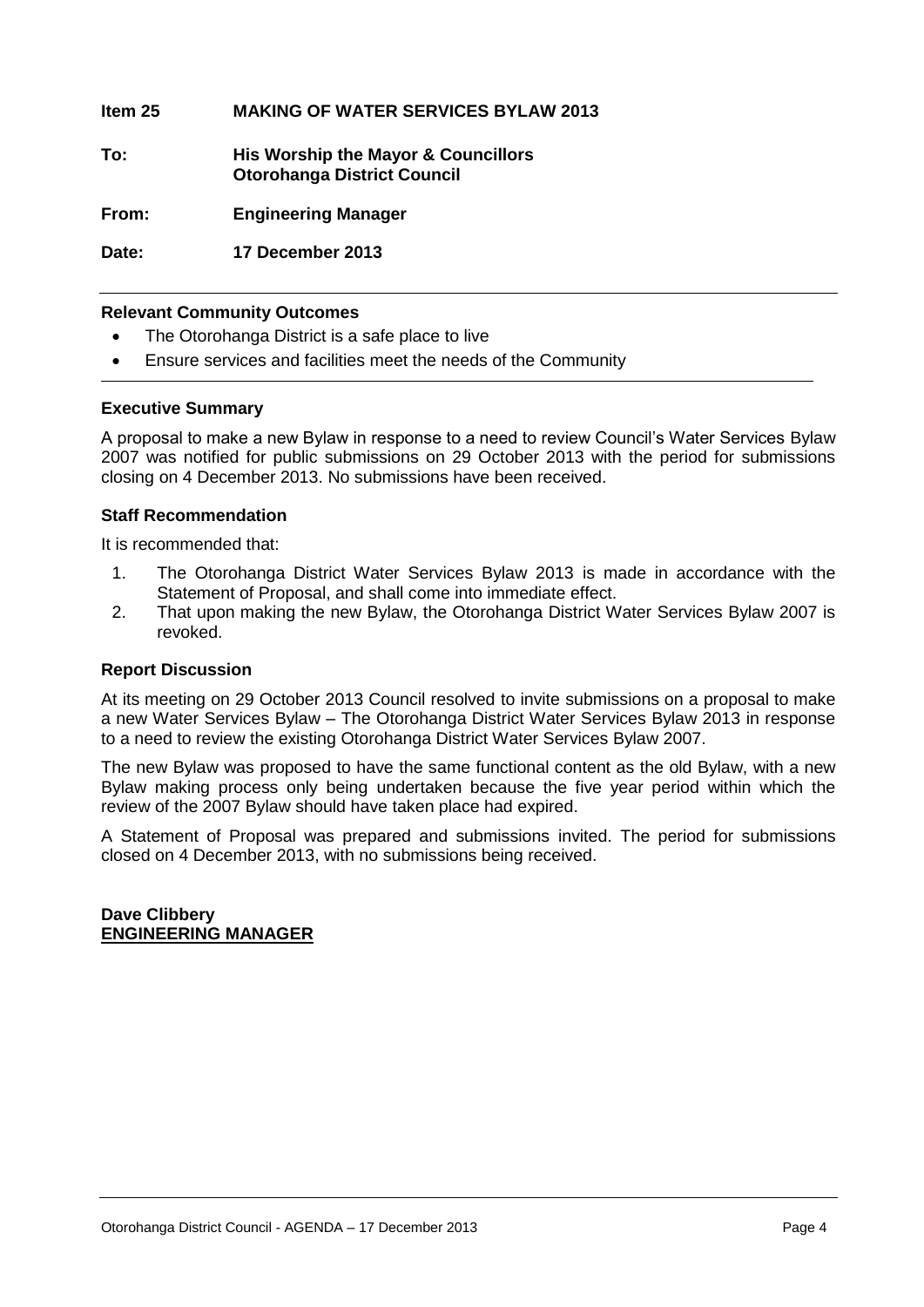**Item 26 ROAD LEGALISATION PART RANGIATEA ROAD SO 465328 To: His Worship the Mayor and Councillors Otorohanga District Council From: Engineering Manager Date: 17 December 2013**

#### **Relevant Community Outcomes**

Manage the natural and physical environment in a sustainable manner

#### **Executive Summary**

Council has documents requiring consent to legalising part of Rangiatea Road, being a length of 600m in the vicinity of McRae Road and Lurman Road. This being part of the recent improvements to Rangiatea Road.

Property owners involved are:

MF & JM Sanson GP & MEJ Voogt

The consent relates to land to be acquired for road and road to be stopped and vested in adjoining properties.

#### **Staff Recommendation**

It is recommended that:

- 1. The Otorohanga District Council hereby consents to the Minister of Land Information declaring:
	- a. Pursuant to Sec 114 of the Public Works Act 1981 the land described in the **First Schedule** below being declared road and vested in the Otorohanga District Council.
	- b. Pursuant to Sec 116 and 117 of the Public Works Act 1981 the land described in the **Second Schedule** below being stopped and vested in the adjoining properties by way of amalgamation with the titles listed and being subject to existing mortgages recorded on the titles.

#### *South Auckland Land District – Otorohanga District*

|                    | <b>First Schedule - Land to be Declared Road</b> |                      |                |
|--------------------|--------------------------------------------------|----------------------|----------------|
| Area               | Description                                      | Title                | Owners         |
| 42 <sup>m²</sup>   | Section 3 SO 465328                              | <b>CFR SA50B/595</b> | GP & MEJ Voogt |
| 1136m <sup>2</sup> | Section 6 SO 465328                              | <b>CFR SA50B/595</b> | GP & MEJ Voogt |
| 983m <sup>2</sup>  | Section 5 SO 465328                              | CFR 216771           | MF & JM Sanson |
| 211m <sup>2</sup>  | Section 9 SO 465328                              | CFR 216771           | MF & JM Sanson |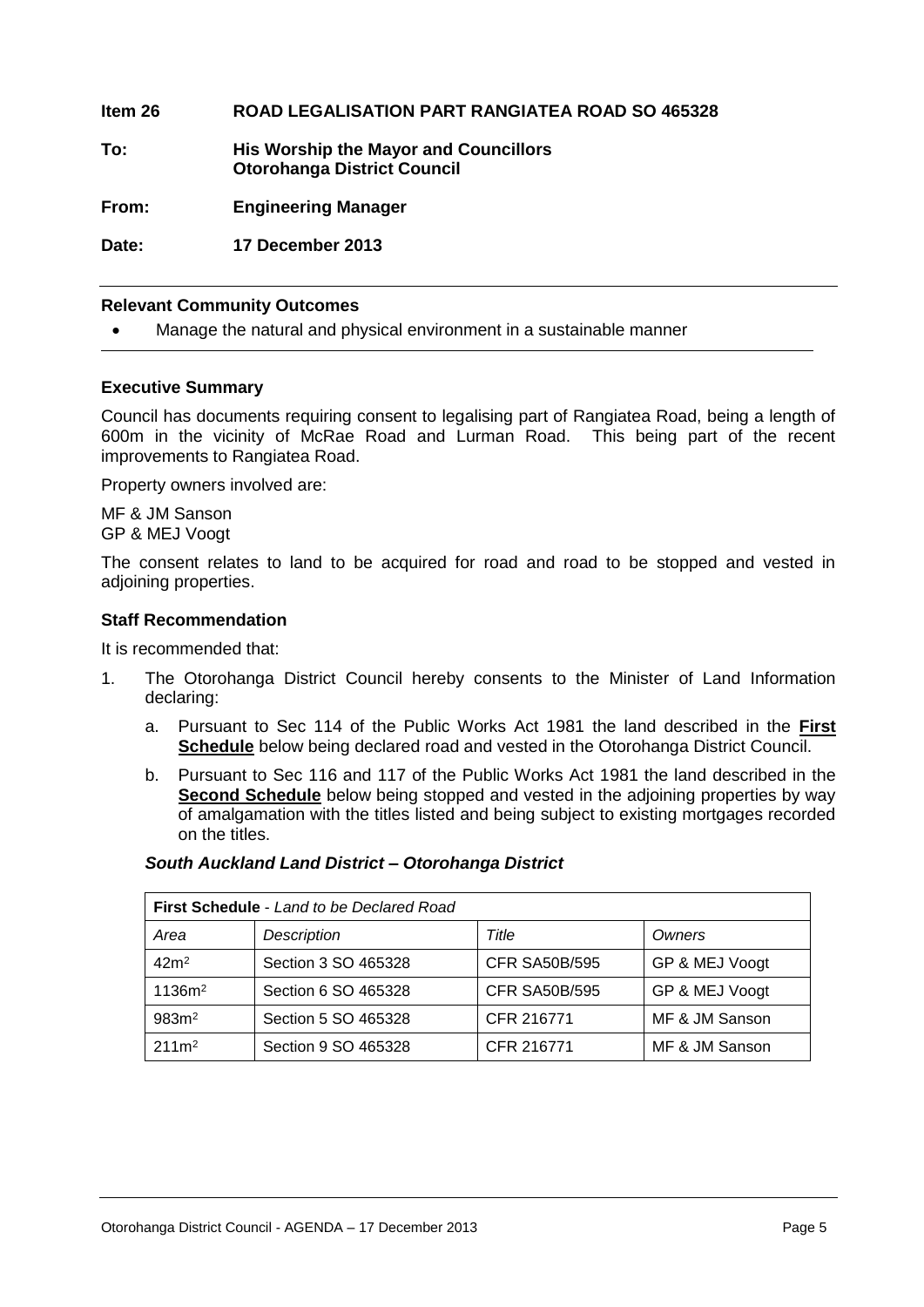| Properties         | Second Schedule - Road to be Stopped and Vested by Amalgamation in Adjoining |                      |                |
|--------------------|------------------------------------------------------------------------------|----------------------|----------------|
| 630 <sup>m²</sup>  | Section 1 SO 465328                                                          | <b>CFR SA40B/595</b> | GP & MEJ Voogt |
| 680m <sup>2</sup>  | Section 4 SO 465328                                                          | <b>CFR SA40B/595</b> | GP & MEJ Voogt |
| 284m <sup>2</sup>  | Section 8 SO 465328                                                          | <b>CFR SA40B/595</b> | GP & MEJ Voogt |
| 3890m <sup>2</sup> | Section 2 SO 465328                                                          | CFR 216771           | MF & JM Sanson |
| 1416m <sup>2</sup> | Section 7 SO 465328                                                          | CFR 216771           | MF & JM Sanson |

2. The Mayor and Chief Executive of Otorohanga District Council be authorised to sign and seal any documentation necessary to legalise plan SO 465328.

#### **Report Discussion**

These legal actions are to put in place adjustments made to Rangiatea Road as a result of the recent upgrade and realignment of part of Rangiatea Road.

Consultation was undertaken with the current owners before the physical works commenced and consents to enter and compensation agreements obtained from the owners Memorandum of Agreements have been prepared in terms of the Agreements reached and the details on the plan SO 465328.

The details are as follows:

#### GP & MEJ Voogt

Consultation with the owners was undertaken prior to road works beginning. The area of land to be acquired for road is 1178 $m<sup>2</sup>$  and the area of legal road to be stopped and vested is 1594 $m<sup>2</sup>$ .

The Council undertook the replacement of the fences impacted by the road works. The owners are well satisfied with the end result of the roading improvements along their Rangiatea Road road frontage.

#### MG & SM Sanson

Consultation with the owners was undertaken prior to road works beginning. The area of land to be acquired for road is 1194m<sup>2</sup> and the area of legal road to be stopped and vested is in two parts being 1416m<sup>2</sup> plus 3890m<sup>2</sup>. The larger area is an area opposite McRae Road that has always been occupied by Sansons but is legal road that is not required for road. The agreement with the owners also included Council undertaking improvements to their existing farm entrance to tie in with the roading improvements.

In exchange for the larger area of legal road to be vested in the owners and the improvement to the farm entrance, the owners took full responsibility for removal of existing roadside fencing, temporary fencing, and replacement of fencing along the full length of roadworks on their side of the road.

As is standard practice, Council is meeting all survey and legal costs associated with the road legalisation along this section of Rangiatea Road.

#### **Dave Clibbery ENGINEERING MANAGER**

#### **Attachments**

a. SO 465328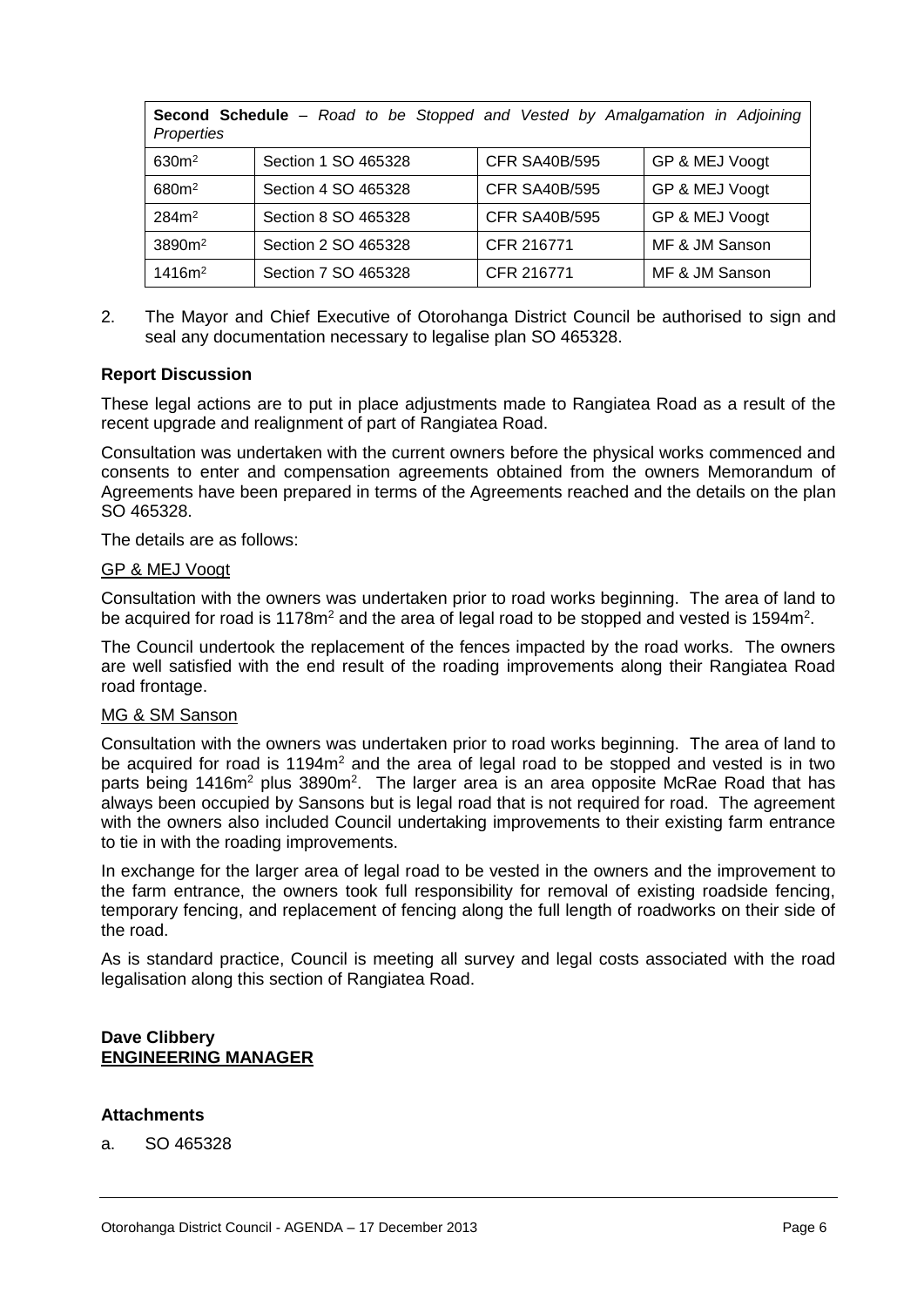



医子宫的

ļ,

医骨盆 医阿斯氏麻痹 计分布式 网络一种小型小型

化乙酰乙酰胺 计可相关 化一种气体气体 计分布式编译

y.

医血管 经公司收益 计设备分析器

 $\ddot{\phantom{a}}$ 

医血管反射 化乙酰胺

 $\hat{\phi}$ j.

### **Title Plan - SO 465328**

| Surveyor Reference<br>Surveyor<br>Survey Firm | SO 465328<br>Rangiatea McRae Legalisation nzt<br>Peter Thomas Cotter<br>Otorohanga District Council<br>Surveyor Declaration 1 Peter Thomas Cotter, being a licensed cadastral surveyor, certify that<br>(a) this dataset provided by me and its related survey are accurate, correct and in accordance with the<br>Cadastral Survey Act 2002 and the Rules for Cadastral Survey 2010, and<br>(b)the survey was undertaken by me or under my personal direction<br>Declared on 04 Nov 2013 03:56 PM |                     |             |              |  |
|-----------------------------------------------|----------------------------------------------------------------------------------------------------------------------------------------------------------------------------------------------------------------------------------------------------------------------------------------------------------------------------------------------------------------------------------------------------------------------------------------------------------------------------------------------------|---------------------|-------------|--------------|--|
| Survey Details                                |                                                                                                                                                                                                                                                                                                                                                                                                                                                                                                    |                     |             |              |  |
|                                               | Dataset Description Section 1-11 SO 465328                                                                                                                                                                                                                                                                                                                                                                                                                                                         |                     |             |              |  |
| <b>Status</b>                                 | Approved as to Survey                                                                                                                                                                                                                                                                                                                                                                                                                                                                              |                     |             |              |  |
| <b>Land District</b>                          | South Auckland                                                                                                                                                                                                                                                                                                                                                                                                                                                                                     | <b>Survey Class</b> | Class B     |              |  |
| <b>Submitted Date</b>                         | Survey Approval Date06/11/2013<br>04/11/2013<br><b>Deposit Date</b>                                                                                                                                                                                                                                                                                                                                                                                                                                |                     |             |              |  |
| Territorial Authorities                       |                                                                                                                                                                                                                                                                                                                                                                                                                                                                                                    |                     |             |              |  |
| Otorohanga District                           |                                                                                                                                                                                                                                                                                                                                                                                                                                                                                                    |                     |             |              |  |
| Comprised In                                  |                                                                                                                                                                                                                                                                                                                                                                                                                                                                                                    |                     |             |              |  |
| CT SA50B/595                                  |                                                                                                                                                                                                                                                                                                                                                                                                                                                                                                    |                     |             |              |  |
| CT 216771                                     |                                                                                                                                                                                                                                                                                                                                                                                                                                                                                                    |                     |             |              |  |
| <b>Created Parcels</b>                        |                                                                                                                                                                                                                                                                                                                                                                                                                                                                                                    |                     |             |              |  |
| Parcels                                       |                                                                                                                                                                                                                                                                                                                                                                                                                                                                                                    | Parcel Intent       | Area        | CT Reference |  |
| Section 1 Survey Office Plan 465328           |                                                                                                                                                                                                                                                                                                                                                                                                                                                                                                    | Legalisation        | 0.0630 Ha   |              |  |
| Section 2 Survey Office Plan 465328           |                                                                                                                                                                                                                                                                                                                                                                                                                                                                                                    | Legalisation        | 0.3890 Ha   |              |  |
| Section 3 Survey Office Plan 465328           |                                                                                                                                                                                                                                                                                                                                                                                                                                                                                                    | Legalisation        | $0.0042$ Ha |              |  |
| Section 4 Survey Office Plan 465328           |                                                                                                                                                                                                                                                                                                                                                                                                                                                                                                    | Legalisation        | 0.0680 Ha   |              |  |
| Section 5 Survey Office Plan 465328           |                                                                                                                                                                                                                                                                                                                                                                                                                                                                                                    | Legalisation        | 0.0983 Ha   |              |  |
| Section 6 Survey Office Plan 465328           |                                                                                                                                                                                                                                                                                                                                                                                                                                                                                                    | Legalisation        | 0.1136 Ha   |              |  |
| Section 7 Survey Office Plan 465328           |                                                                                                                                                                                                                                                                                                                                                                                                                                                                                                    | Legalisation        | 0.1416 Ha   |              |  |
| Section 8 Survey Office Plan 465328           |                                                                                                                                                                                                                                                                                                                                                                                                                                                                                                    | Legalisation        | $0.0284$ Ha |              |  |
| Section 9 Survey Office Plan 465328           |                                                                                                                                                                                                                                                                                                                                                                                                                                                                                                    | Legalisation        | 0.0211 Ha   |              |  |
| Section 10 Survey Office Plan 465328          |                                                                                                                                                                                                                                                                                                                                                                                                                                                                                                    | Fee Simple Title    | 55.9409 Ha  |              |  |
| Section 11 Survey Office Plan 465328          |                                                                                                                                                                                                                                                                                                                                                                                                                                                                                                    | Fee Simple Title    | 44.6016 Ha  |              |  |
|                                               |                                                                                                                                                                                                                                                                                                                                                                                                                                                                                                    | Road                |             |              |  |
|                                               |                                                                                                                                                                                                                                                                                                                                                                                                                                                                                                    | Road                |             |              |  |
| <b>Total Area</b>                             |                                                                                                                                                                                                                                                                                                                                                                                                                                                                                                    |                     | 101.4697 Ha |              |  |
|                                               |                                                                                                                                                                                                                                                                                                                                                                                                                                                                                                    |                     |             |              |  |

 $\overline{\phantom{a}}$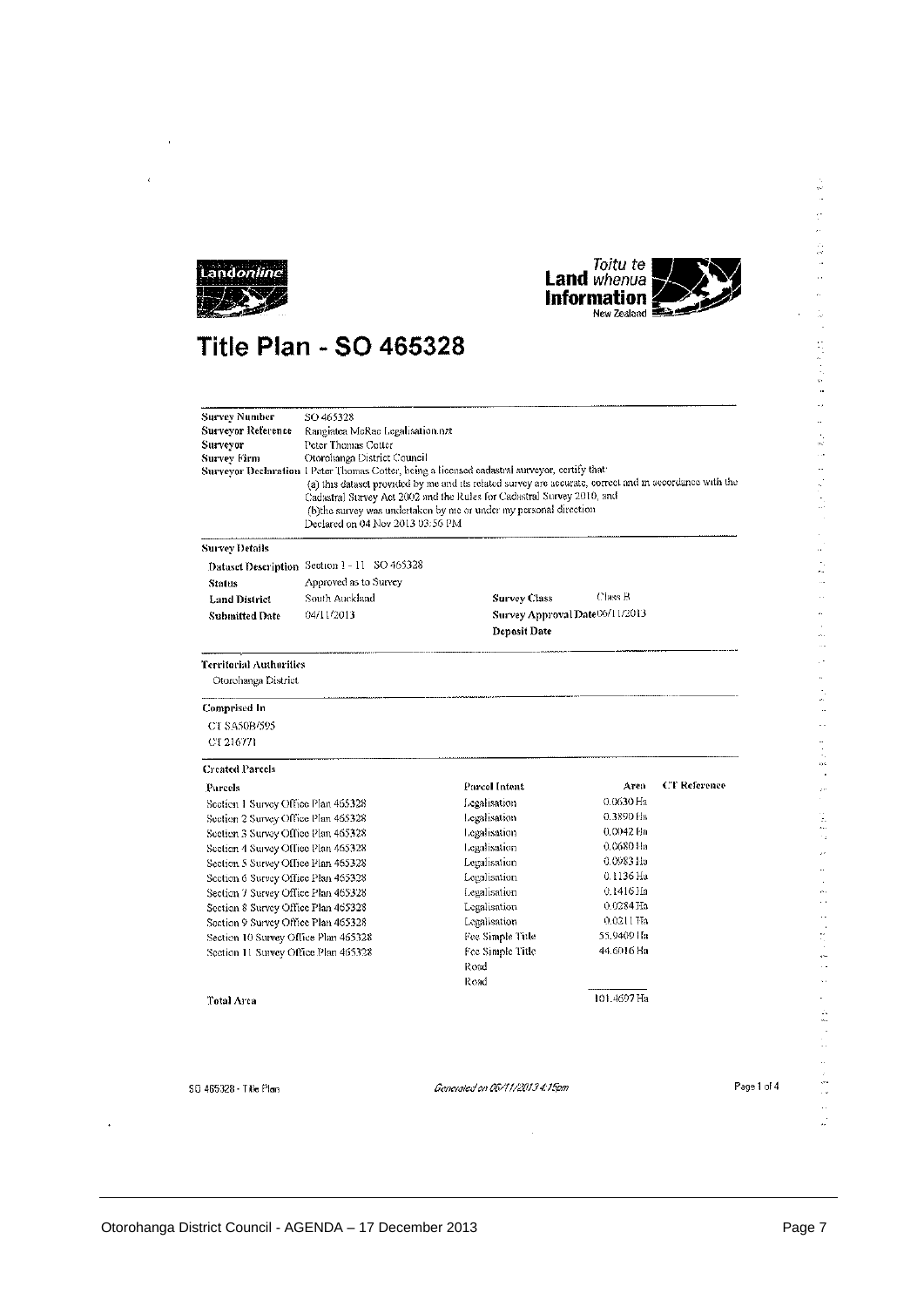

医精神病 化二甲酰胺 计打字符号 计数据 医静脉 医血管管 计计算机 医紫色 计算机 医中间性 医血清性 医血清性 医血清性 计数字符号 医额神经节 化三硼硅 计设计文化设计 化二乙酸化乙二酸乙酸盐 化二十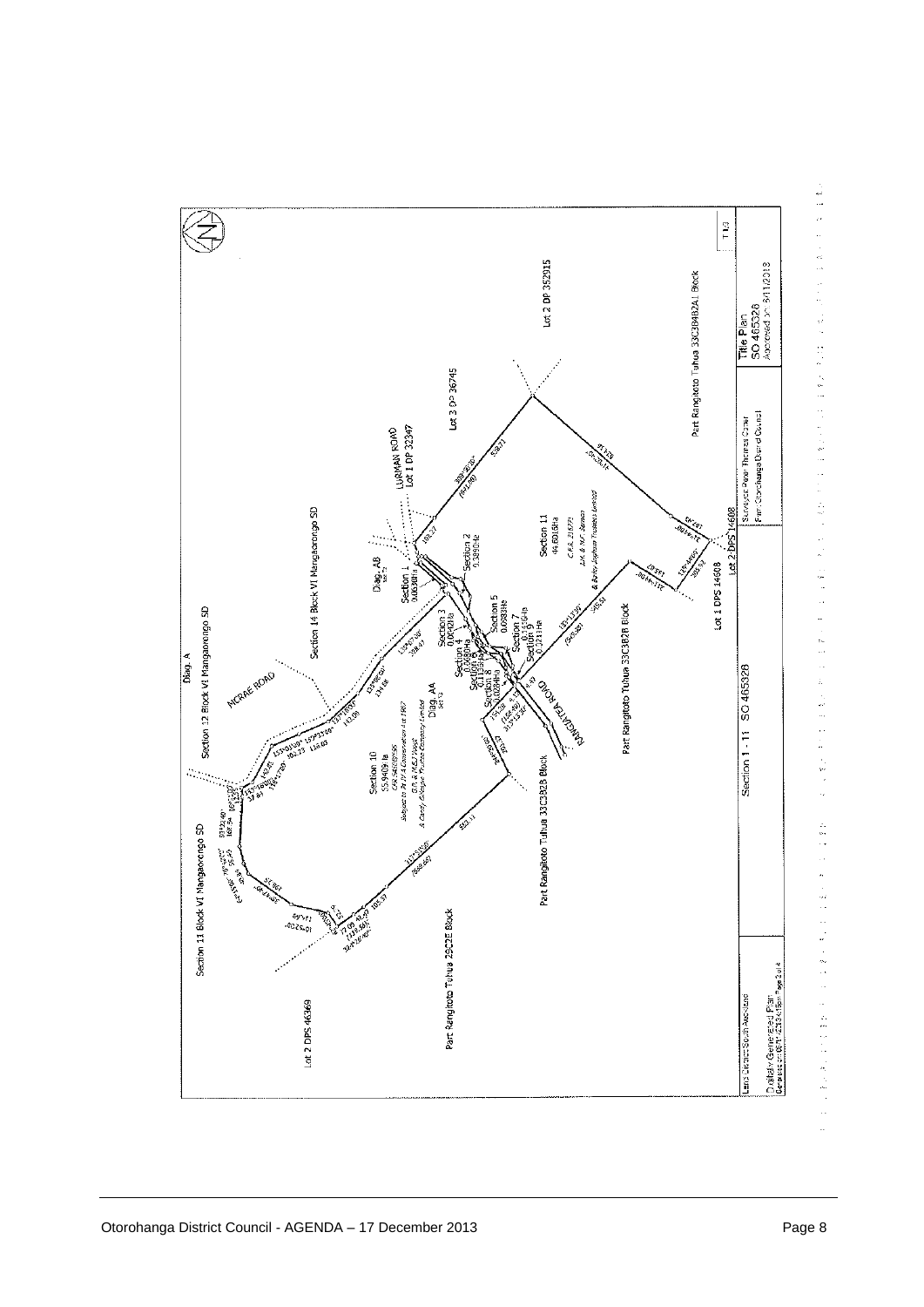

医骨质 计自动调整 计对称 医感觉性脑炎 医单位 计分类器 计数字 化电流 医阿米利氏征 医阿米利氏征 医血管性 计分布调整 计自动控制 计分类 医神经性 医血管神经 医血管神经 医血管神经 医血管神经 医血管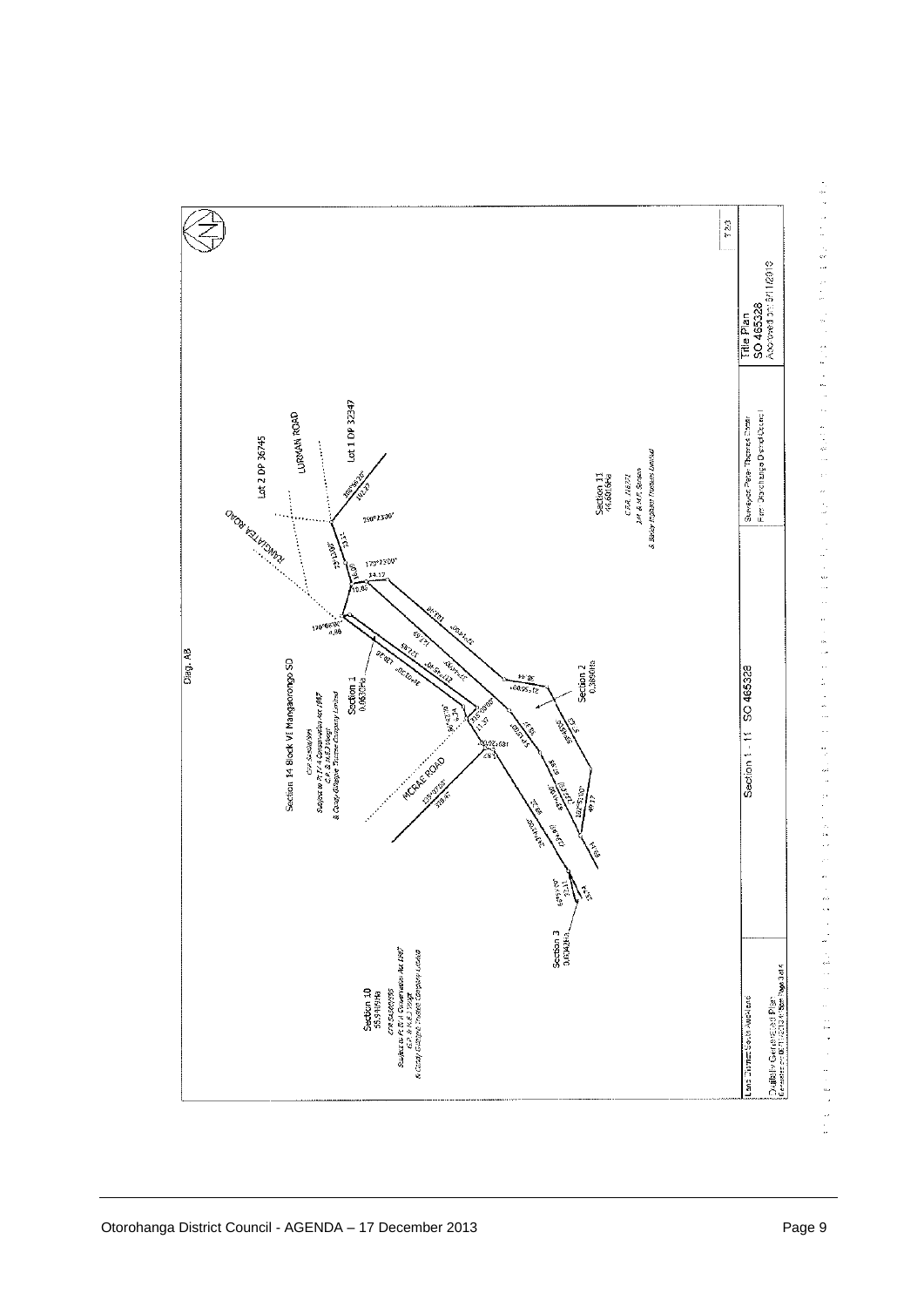